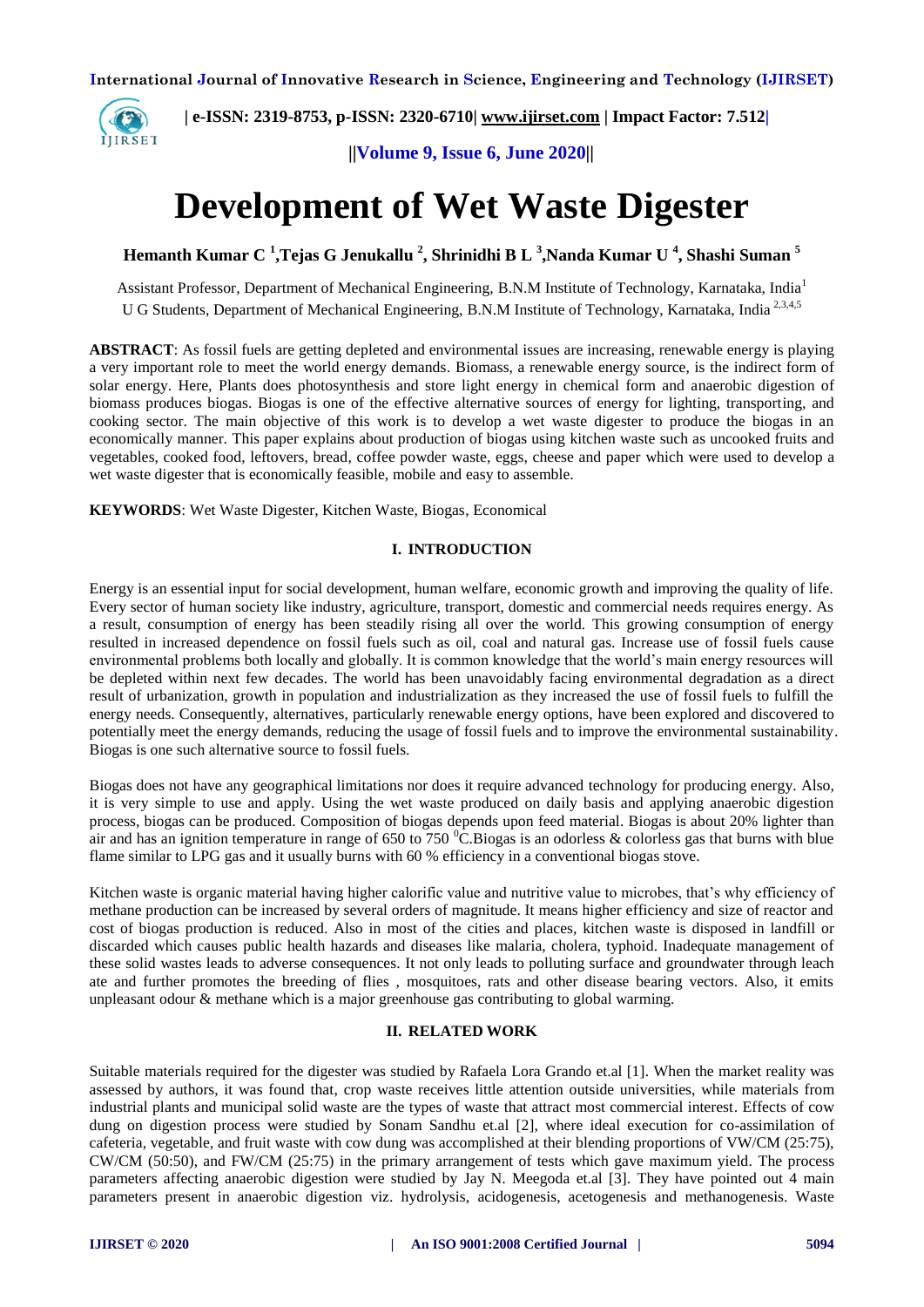

 **| e-ISSN: 2319-8753, p-ISSN: 2320-6710| [www.ijirset.com](http://www.ijirset.com/) | Impact Factor: 7.512|**

### **||Volume 9, Issue 6, June 2020||**

generation and anaerobic digestion was studied by Carlos Morales-Polo et.al [4]. Pre-treating substrates constitutes a way of improving and increasing anaerobic degradation. Biodegradable waste generation was studied by Srinvasa Reddy.N et.al [5**]**. The authors have also pointed the uses of biodegradable waste conversion into high quality manure, environmental advantages. Production of biogas from kitchen waste and excess sludge was studied by Wen-biao Han. et.al [6]. Studies showed that with inclusion of anaerobic process with pure sludge and kitchen waste, higher output could be achieved.

### **III. MATERIALS AND METHOD**

The most important part of a biogas digester is the digester itself. For the digester, we have chosen a PVC based drum because of its anti corrosive property, mobility, low maintenance when compared to traditionally used bricks and mortar. In this work we have used three valves in total, out of which two are flow control valves to maintain the gas flow. Another one is T valve which is used as a junction valve. The rubber hose gas pipe is used to allow the flow gas from the digester to required domestic purpose. A plastic pipe has been used to remove the excess sludge and the over flow sludge in the digester. Plastic container is used to collect the effluents at the end. Clamps are used to tighten the pipes connection. A rubber tube is used as a collector, where the gas can be stored and used as and when required. The digester follows hydrolysis, acidogenesis, acetogenesis and methanogenesis stages of anaerobic digestion to produce the biogas. Later, the produced biogas is stored inside the rubber tube.

### **3.1 WET WASTE DIGESTER**

A 50 litres plastic PVC drum is being used as our digester. It has anti corrosive property, high mobility, low maintenance cost and low capital cost. A gas a valve is fitted at top of the drum for extracting the biogas produced inside the digester. This gas valve helps us in extracting biogas produced inside the digester. A plastic pipe along with bend pipe is fitted to the digester. The main purpose of this is to remove excess sludge formed inside the digester. A plastic container is used to collect all these excess sludge. A gas piping is in turn connected to the gas valve using a clamp as shown in fig. 3.1.

### **3.2 GAS PIPING**

Gas piping is used in two primary places. Firstly, the rubber hose comes in contact with the gas valve in the digester and is connected to the first flow control valve. Now one gas piping goes to the rubber tube where the gas gets collected. Another one goes into the secondary flow control valve which can be used for secondary purposes like cooking, water heating. T valve is used as a junction valve to connect the two flow control valves and the storage as shown in fig. 3.1.

#### **3.3 COLLECTORS**

In the experimental setup, we have mainly three collectors. A plastic collector is used to collect all the excess sludge formed inside the digester. A secondary plastic container collects the escaped wet particles along with biogas from the container. This container is placed along with the second flow control valve. Finally, the most important collector in the setup is a rubber tube. Here, biogas formed inside the digester is piped and stored in. The amount of gas formed can be noticed as the rubber tube starts to inflate as shown in fig.3.1.

### **3.4 WET WASTE**

Over 50 % of waste was composed of uncooked vegetable & fruit waste. Eggs the main source of pathogens was relatively low in mass at 1.5%. Also, about 15% of cooked food was used from the kitchen as shown in fig.3.2. In our study uncooked food and fruits are the major source of kitchen waste. This wet waste was mixed with cow dung to obtain the biogas.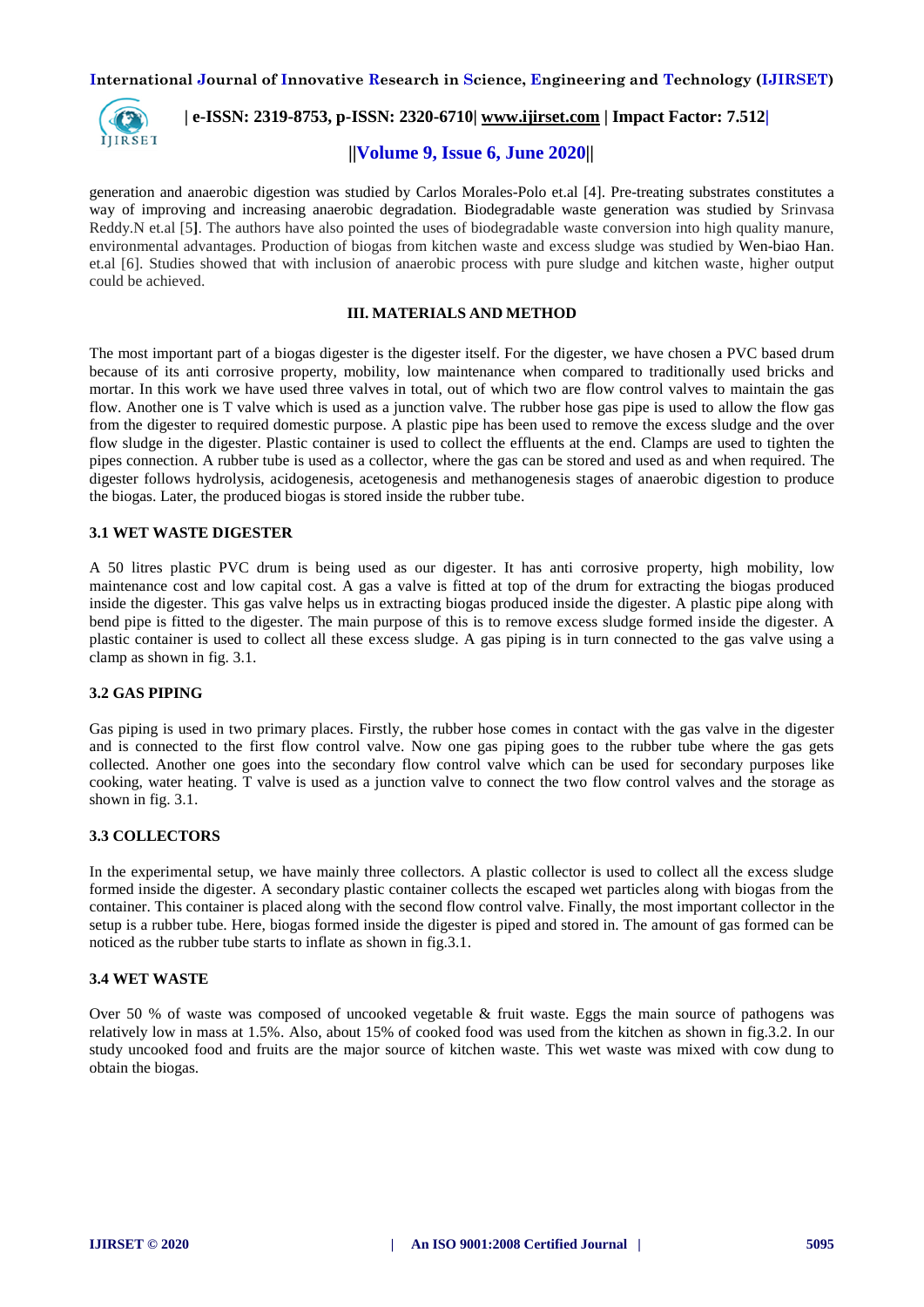

 **| e-ISSN: 2319-8753, p-ISSN: 2320-6710| [www.ijirset.com](http://www.ijirset.com/) | Impact Factor: 7.512|**

 **||Volume 9, Issue 6, June 2020||** 



Fig 3.1. Fabricated Wet Waste Digester

# **COMPOSITION OF WET WASTE**



Fig. 3.2 Composition of wet waste

#### **IV. EXPERIMENTAL RESULTS**

The biogas is usually rich in methane and is useful for domestic purposes. A 50 litres PVC tank is taken as our main digester. About 70% (30 litres) of wet waste was initially fed to the digester. After day 3, the biogas started to collect inside the tube collector at slow rate. The amount of gas produced gradually increased from day 3 to day 15. At the end of day 15, the wet waste was reduced from 30 litres the wet waste was reduced to 18 litres as shown in Fig 4.1 and Table 4.1. In our work, we have used 30 litres of slurry composing 4500 gram of cow dung and 1500 gram of kitchen waste.

In the digester production occurs and gas was burned with **blue flame** and its **calorific value** was **32152.8 kJ/kg**. As the process continues, volatile fatty acids (VFA) are produced which causes the decrease in PH value of solution. The volume of gas accumulated at end of 15 days is **5177.70 cc** as shown in Fig. 4.2 and Table 4.2.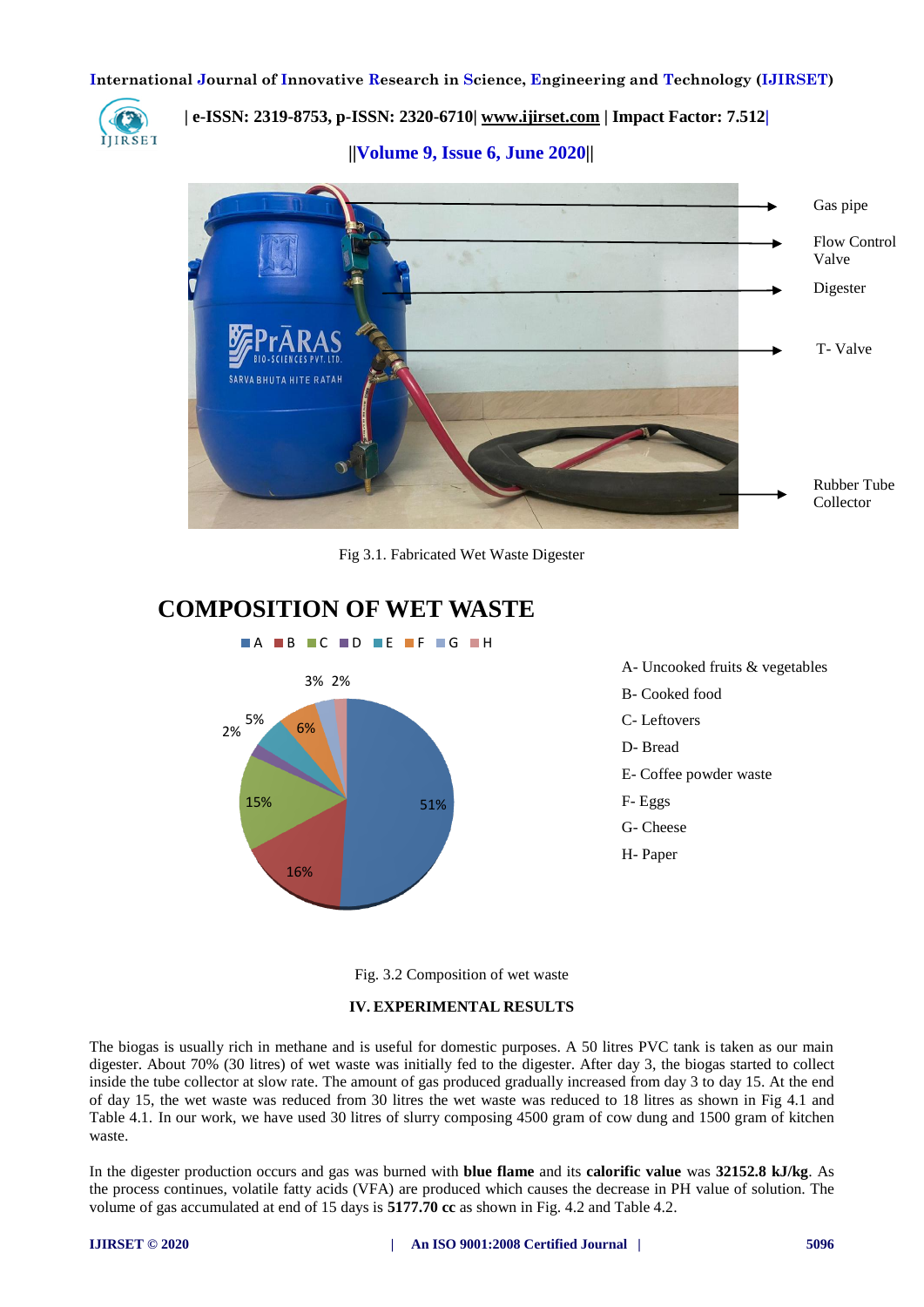

 **| e-ISSN: 2319-8753, p-ISSN: 2320-6710| [www.ijirset.com](http://www.ijirset.com/) | Impact Factor: 7.512|**

 **||Volume 9, Issue 6, June 2020||** 



# **WET WASTE**

Fig. 4.1 Line graph of Reduction of wet waste day wise

| No of days | Wet waste |  |  |
|------------|-----------|--|--|
|            | (Litres)  |  |  |
| 1          | 30        |  |  |
| 3          | 28        |  |  |
| 6          | 26        |  |  |
| 9          | 24        |  |  |
| 12         | 22        |  |  |
| 15         | 18        |  |  |

Table 4.1. Day wise usage of wet waste

Digestate is the solid remnants of the original input material to the digesters that the microbes cannot use. It also consists of the mineralised remains of the dead bacteria from within the digesters. Digestate can come in three forms: fibrous, liquor, or a sludge-based combination of the two fractions. Digestate typically contains elements, such as lignin, that cannot be broken down by the anaerobic microorganisms. Also, the digestate may contain ammonia that is phytotoxic, and may hamper the growth of plants if it is used as a soil-improving material. For these two reasons, maturation or composting stage like sun drying is being employed after digestion. Lignin and other materials are available for degradation by aerobic microorganisms, such as fungi, helping them reduce the overall volume of the material for transport. During this maturation (sun drying), the ammonia will be oxidized into nitrates, improving the fertility of the material and making it more suitable as a soil improver. Large composting stages are typically used by dry anaerobic digestion technologies. The final output from anaerobic digestion systems is water, which originates both from the moisture content of the original waste that was treated and water produced during the microbial reactions in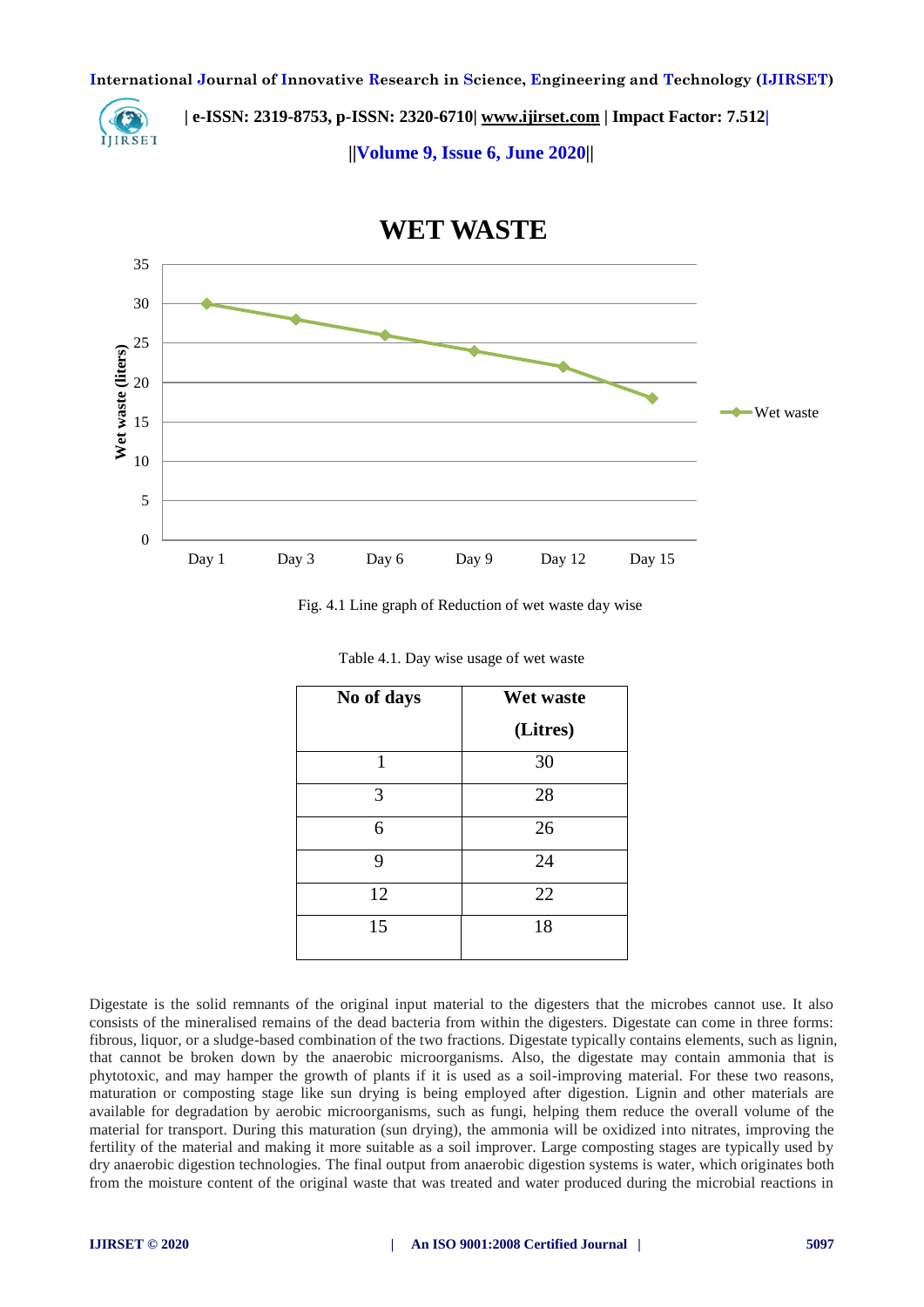

# **| e-ISSN: 2319-8753, p-ISSN: 2320-6710| [www.ijirset.com](http://www.ijirset.com/) | Impact Factor: 7.512|**

## **||Volume 9, Issue 6, June 2020||**

the digestion systems. This water may be released from the dewatering of the digestate or may be implicitly separate from the digestate.



# **BIOGAS PRODUCED**

Fig. 4.2 Line graph of biogas produced day wise

| No of days | <b>Volume of Biogas</b> |  |  |
|------------|-------------------------|--|--|
|            | produced                |  |  |
|            | (cc)                    |  |  |
| 1          |                         |  |  |
| 3          | 500                     |  |  |
| 6          | 1200                    |  |  |
| 9          | 2500                    |  |  |
| 12         | 3900                    |  |  |
| 15         | 5177.70                 |  |  |

| Table 4.2. Volume of Biogas produced day wise |  |  |
|-----------------------------------------------|--|--|
|                                               |  |  |

### **V. CONCLUSIONS**

This project showed that, multi-stage processes provide biological stability by keeping the acidogenesis and methanogenesis separately and allowing higher organic loading rate without shock to methanogenic bacteria. However, multi-stage systems are complex and the benefits do not justify high investment costs. Single stage anaerobic digestion processes are starting to dominate the market because of their simple reactor design, low investment and low operational cost. Even though large land acreage is required, it is not a problem for countries like India. Also the anaerobic digester system fits well as it generates biogas and dependence on fuel wood gets reduced. However, difficulties accompanying the collection as well as transportation of food waste should also be considered by taking an example of the Bengaluru city which alone produces 3000 metric tons of wet waste daily. This amount of wet waste